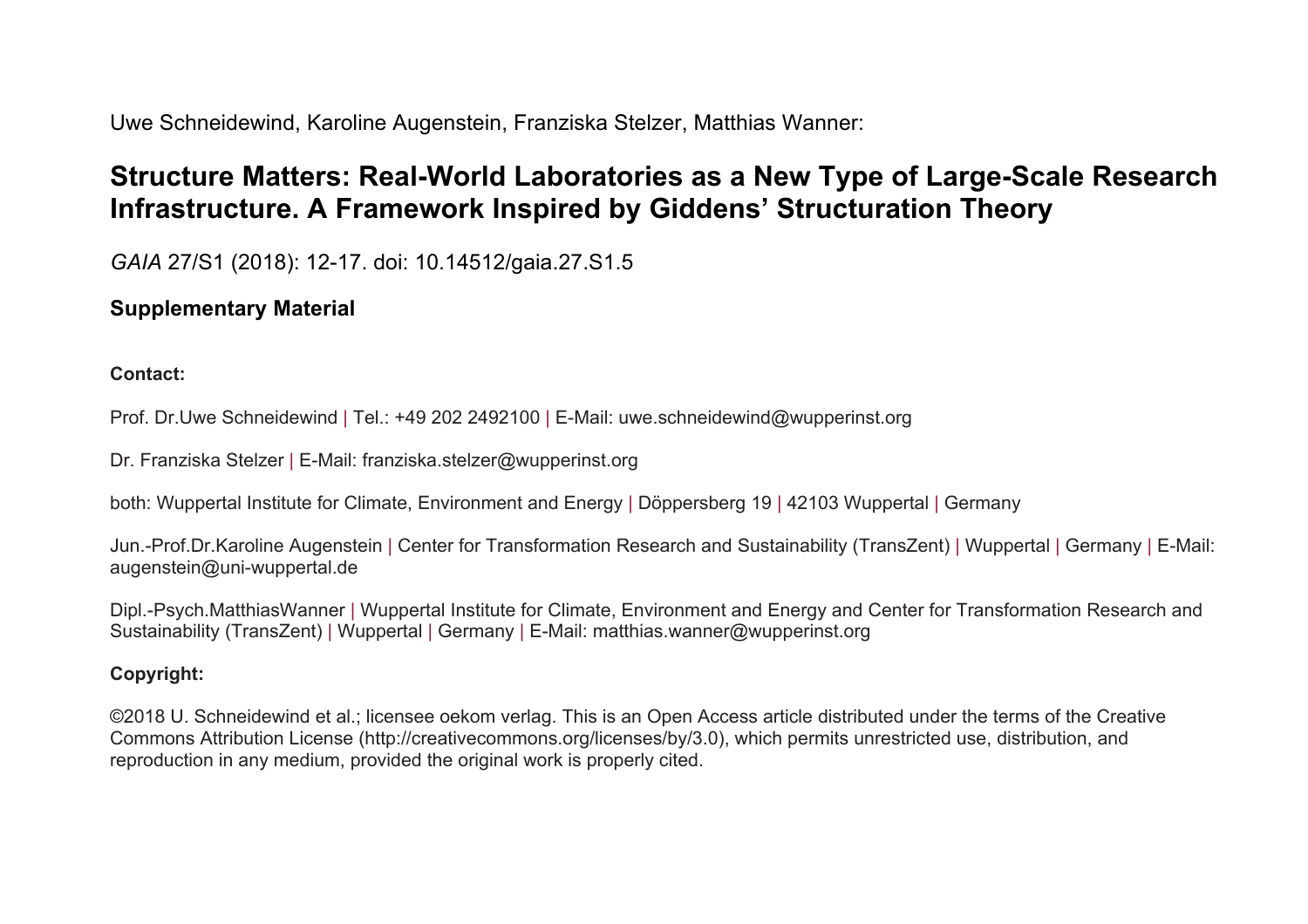|                                                                                                                                                                           |                    | • Scientifically accompanied | • Real-world laboratory Karlsruhe          | • Trafo-Lab Wuppertal (Rose et al. 2017):                   |
|---------------------------------------------------------------------------------------------------------------------------------------------------------------------------|--------------------|------------------------------|--------------------------------------------|-------------------------------------------------------------|
| of signification/legitimation)<br>Scope<br>Thematic<br>(Linked to rules                                                                                                   | multi-<br>thematic | alternative housing projects | Oststadt (Parodi et al. 2016): Promotes    | Focuses on conditions and constraints of                    |
|                                                                                                                                                                           |                    |                              |                                            |                                                             |
|                                                                                                                                                                           |                    | (Hugentobler et al. 2015):   | sustainable urban development in the       | transforming well-being in Wuppertal and the                |
|                                                                                                                                                                           |                    | Focuses on sustainable co-   | eastern part of Karlsruhe                  | roles of scientists in this endeavour.                      |
|                                                                                                                                                                           |                    | operative housing with13     | (http://www.quartierzukunft.de/)           | (http://bit.ly/2nTtFN9)                                     |
|                                                                                                                                                                           |                    | new buildings, which offer   | Climate quarter Wuppertal-Arrenberg:       | • Innovation city Bottrop (Henderson and                    |
|                                                                                                                                                                           |                    | living and working space for | Aims to achieve a climate-neutral urban    | Rothballer 2014): Model district with around                |
|                                                                                                                                                                           |                    | more than 1100 people.       | district. (http://bit.ly/2nj6We6)          | 70,000 inhabitants with the goal to reduce the              |
|                                                                                                                                                                           |                    | (https://mehralswohnen.ch)   | Real-world lab Wuppertal-Mirke             | CO <sup>2</sup> emissions in the district by the end of the |
|                                                                                                                                                                           |                    |                              | (Wanner et al. forthcoming): Aims to       | decade by 50 percent. (http://www.icruhr.de/)               |
|                                                                                                                                                                           |                    |                              | integrate all relevant civil and municipal |                                                             |
|                                                                                                                                                                           |                    |                              | stakeholders of district development for   |                                                             |
|                                                                                                                                                                           |                    |                              | the purpose of local well-being            |                                                             |
|                                                                                                                                                                           |                    |                              | transformation (http://bit.ly/2nTtFN9)     |                                                             |
|                                                                                                                                                                           |                    | • Space-Sharing Stuttgart:   | Haushüten Wichlinghausen (Rose et al.      | • Future City Lab (Stokman and Uhl 2017):                   |
|                                                                                                                                                                           |                    | Concentrates on the          | 2017): Focuses on vacant apartments        | Focuses on real-world experiments for a                     |
|                                                                                                                                                                           |                    | intensification of use of    | with the aim to create solutions to care   | sustainable mobility culture                                |
|                                                                                                                                                                           | mono-              | existing buildings through   | for them with the help of tenants who      | (http://bit.ly/2BhyKaE)                                     |
|                                                                                                                                                                           | thematic           | multiple use and dynamic     | pay below standard but maintain the        | • Textile-Lab Dietenheim: Concentrates on the               |
|                                                                                                                                                                           |                    | programming                  | facility ("Haushüten")                     | sustainability-oriented revitalization of the               |
|                                                                                                                                                                           |                    | (www.spacesharing.info):     | (https://haushueten-wuppertal.de):         | textile town of Dietenheim (http://dietenheim-              |
|                                                                                                                                                                           |                    |                              |                                            | zieht-an.de)                                                |
|                                                                                                                                                                           |                    | household/block              | city quarter/district                      | City                                                        |
| <b>Spatial Scope</b>                                                                                                                                                      |                    |                              |                                            |                                                             |
| (Linked to involved authoritative/allocative resources)                                                                                                                   |                    |                              |                                            |                                                             |
| Table 1: Compilation of real-world laboratories with different spatial and thematic scopes (examples from Baden-Württemberg, North Rhine- Westphalia, and<br>Switzerland) |                    |                              |                                            |                                                             |

**Table 1: Compilation of real-world laboratories with different spatial and thematic scopes (examples from Baden-Württemberg, North Rhine- Westphalia, and**